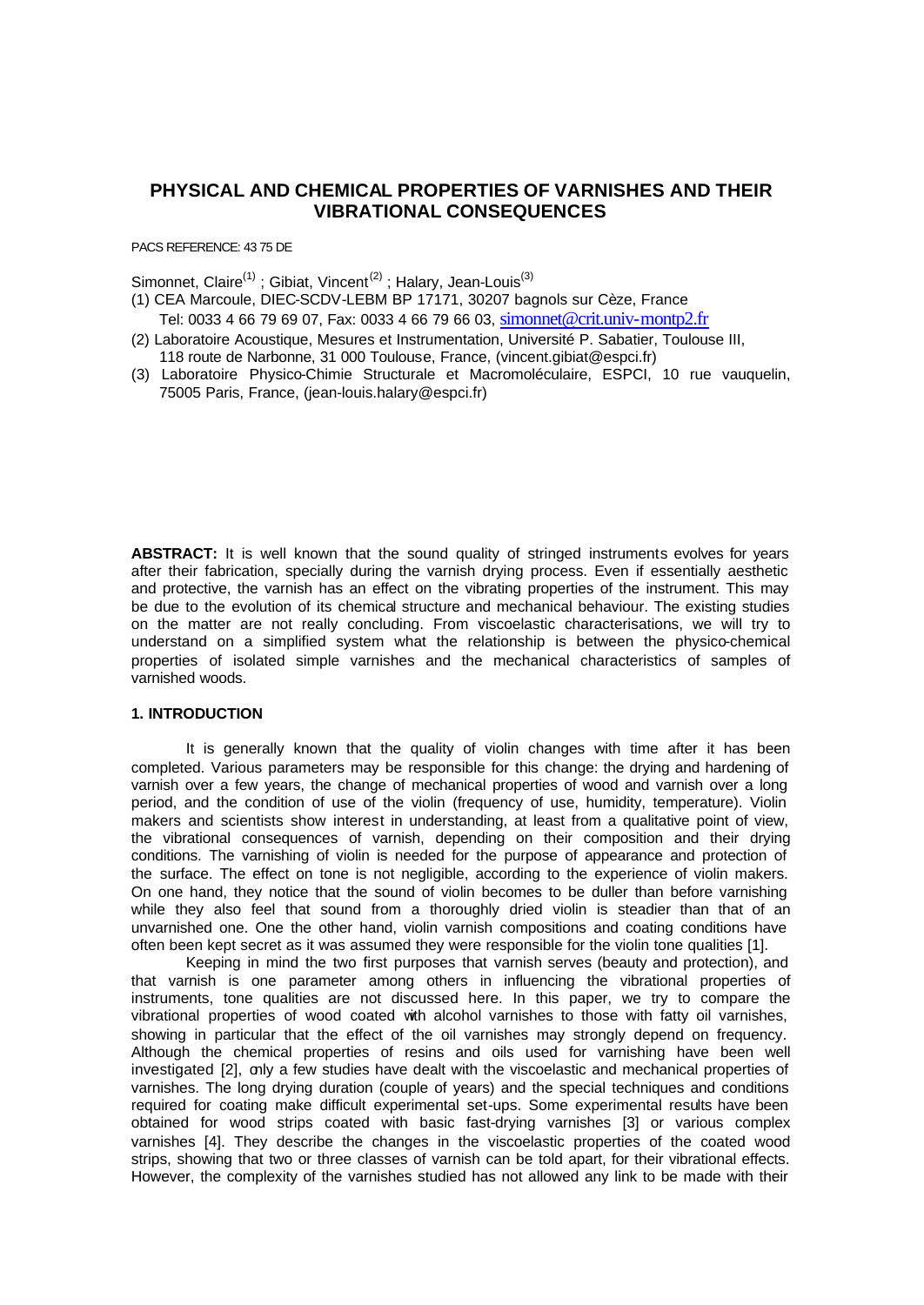chemical properties or elicited any explanation of these changes. In a recent study, the vibrational properties of wood (spruce) with lacquer coatings have been studied [5]. A simple model relating the vibrational properties of coated wood to those of wood and coating layer has been satisfactorily used [6].

In this paper, this model has been applied to violin varnish coated spruce strips, and the experimental results described in literature [4] have been interpreted, considering the different classes of varnish, and their drying conditions.

## **2. MATERIAL AND METHODS**

The acoustical properties of a violin are determined by its eigenmodes. These eigenmodes are defined by the shape and the viscoelastic properties of the system. They result from the individual stiffness-mass-damping distribution of the constructed violin. The material for violin is varnish-coated wood. For varnish has a specific interaction with wood, its acoustic effect depends on this carrier material. The system was assumed to be a composite material composed of two thin layers thoroughly connected, with limited penetration (In practice, a thin layer of varnish, called a aprimer, is first applied to the wood to protect it from extended penetration by the following thicker layers). These assumptions allow the application of physical laws concerning composites.

The carrier material is generally spruce (or maple) which can be considered as orthotropic. The surface of the plates is defined by the along-grain (L, fiber direction) and crossgrain (R, radial direction) directions, the thickness, along the tangential direction (T) is about 2 or 3 mm. The dynamic Young's modulus (E) and the internal friction (tanδ) of these orthotropic plates can be determined by modal analysis [4,5].

The coating material is varnish. Violin varnish is a complex and variable material with properties such as gloss, colour, toughness and adhesion to wood. Varnishing consists of applying several coats of identical or different compositions, which generally are a mixture of resins in a particular solvent. Hundreds of natural and synthetic ingredients, and a lot of varnish recipes and advice about coating conditions are found in the literature [5]. The number of ingredient combinations is infinite, and it is necessary to make a classification. We assumed that the best classification to study the viscoelastic properties of varnish is the one which considers the solvent. Alcohol, essential oil and fatty oil varnishes can be distinguished, for they differ by their drying behaviour and the role of solvent in the final properties. For alcohol varnishes, the solvent quickly vaporizes off the applied layer, and the residual resin (for example shellac) is alone responsible for the properties of the layer. For fatty oil varnishes (with linseed oil for example), the drying corresponds to the polymerisation of the solvent, which also is responsible for the final properties of the film. Essential oil varnishes have intermediate behaviour.

We assumed that the best model to represent the varnish in terms of viscoelastic properties is a thin film of polymer, clearly defined by a stress/strain relationship. The variable which describes this relationship is the complex term  $E^* = E' + iE''$  where E' is the elastic (Young's) modulus and tanδ=E"/E' is the internal friction. E\* depends on several parameters: the glass transition temperature  $T<sub>g</sub>$  (the temperature at which a glassy material starts to change to a flaccid material), the molecular mass M, the crosslinking rate (rate of links between high molecular weight molecules involving the inability of molecules to flow past one another), the nature and quantity of plasticizers (low molecular weight additives used to lower the effective Tg and to make stiff polymers more flexible).  $T_q$  can be measured by various methods: differential scanning calorimetry (DSC, on small pieces of polymer), dynamic mechanical analysis (DMA, on thick or thin films of polymer). E\* can be determined by DMA on thick or thin films of known geometry. In these conditions, the changes of  $T<sub>0</sub>$  and  $E<sup>*</sup>$  cannot be studied during drying. To study the polymerization and hardening of some varnishes, the liquid varnish is applied on a glass fiber cloth, used as a support. In this case, DMA gives relative elastic modulus and internal friction, for the material is a composite.

We have chosen to study two typical products, chemically described in the literature, to understand how chemical nature can influence viscoelatic properties. The first one is a natural resin called shellac, used in alcohol varnishes and in fatty oil varnishes. It is composed of a "hard resin" which corresponds to large molecules and is responsible or the  $T<sub>0</sub>$  around 40°C and the relatively high E and low tanδ at room temperature, and a "soft resin" which corresponds to small molecules acting as plasticizers, lowering E and increasing tanδ. The second product is linseed oil, currently used as a solvent in fatty oil varnishes. It is known that it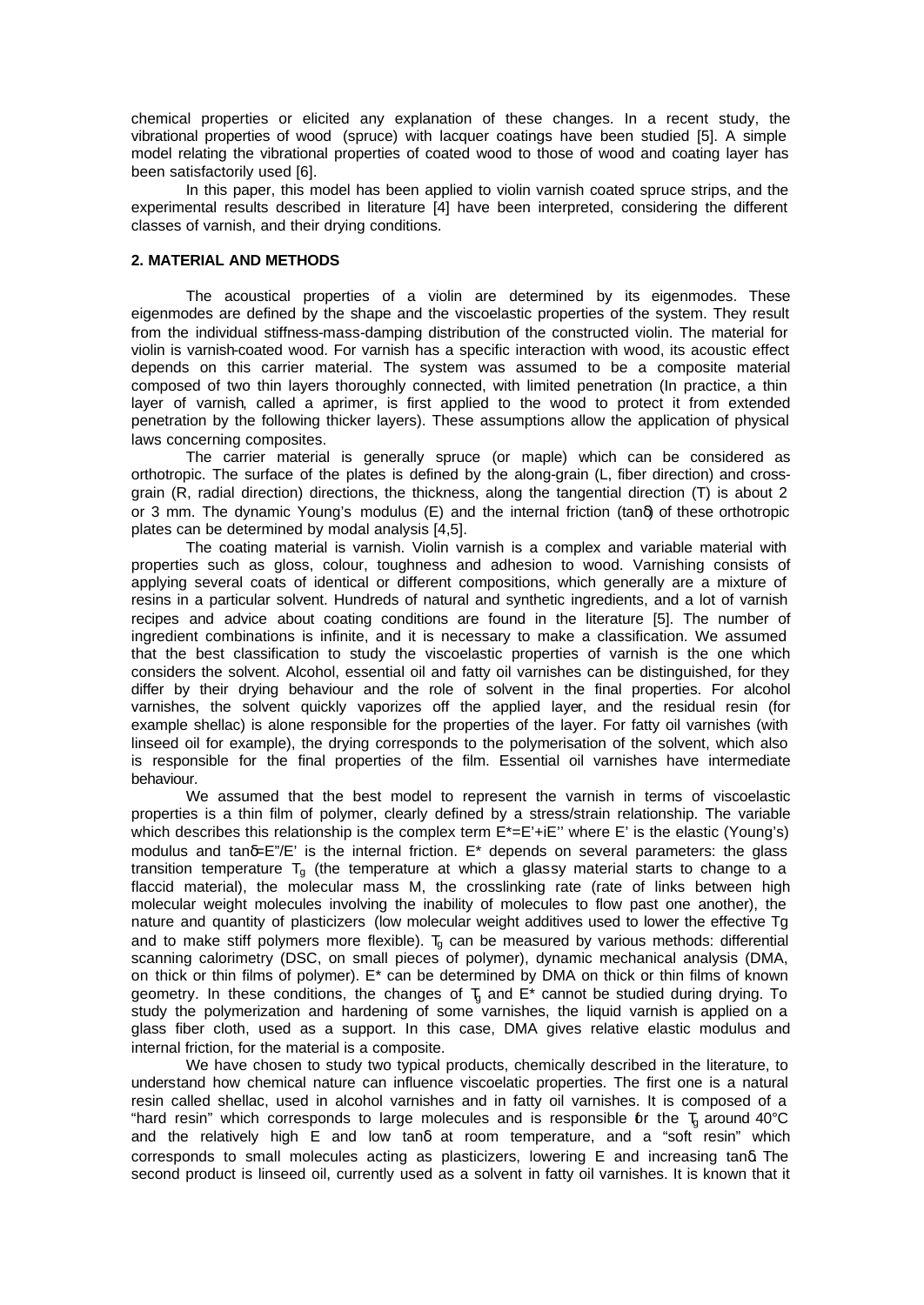dries by oxidation/polymerisation, forming a cross-linked material [2]. The drying of linseed oil has been studied with DMA, on glass fibre cloth. Relative E and tanδ were measured against time, at different temperatures. The  $T<sub>q</sub>$  of the dried layers was measured by DSC. The drying of a standard varnish composed of resin and oil was studied in the same conditions.

# **3. RESULTS AND DISCUSSION**

#### 3.1. Viscoelactic properties of shellac, linseed oil and oil varnish standard

The  $T<sub>g</sub>$  of a polymer determines many of the mechanical and some of the chemical properties of a polymer. As the temperature is raised, the polymer changes from a glassy state (high E and poor ability to stretch) to a flaccid one (small E and flowing for thermoplastics) or a rubbery one (for cross-linked materials). Molecular movements are enhanced and the polymer is able to adjust to stress, with a partly viscous response. This change is not sharp but occurs in a small range of temperatures. In this range, the drop of E corresponds to a peak of tanδ, i.e., the stiffness is lowered and the loss factor is high. The ability of the polymer chains to move past one another depends not only on how mobile the chains are, i.e., how much above  $T<sub>g</sub>$  the polymer is, but also on how fast the stress is applied. The value of  $T_q$  is increased by increasing the frequency scale of the stress. There is an approximate relationship between  $\tau<sub>g</sub>$  and the frequency of measurement, called the time-temperature superposition theory  $[\bar{7}]$ .  $T_q$  is conventionally measured at 1 Hz. If the measurement frequency is increased to 1000 Hz,  $T_{q}$  will increase by 10°C to 20°C, depending on the polymer. Mechanical properties of a varnish should then depends on the stress frequency, that is to say on the frequency of the vibrational mode of the plate or the strip studied. When determining the characteristics of a polymer film as a coating for violin plates, its viscoelastic profiles must be clarified over the audio-frequency range, 20 Hz to 20 kHz.

For alcohol varnishes, as no major chemical modifications occur during drying, the properties of the film should be the same than those of the bulk thermoplastic (the mixed resins). For a mix of resins,  $T_q$  can be calculated with a linear formula involving the  $T_q$  and the weight percentage of each resin. Generally, the viscoelastic profiles for resins used in varnish recipes can be identified to those of thermoplastics (fig. 1) with a transition temperature between 25°C and 100°C and Young's modulus between 1 to 5 Gpa. When the frequency of the stress is increased, the plots are shifted along the temperature axis. For  $T_q$  is higher than room temperature, the effect on E and tanδ is weak. E slightly increases, and tanδ is unchanged, or slightly decreases when  $T_q$  (1 Hz) is near room temperature.



**Figure 1.** *Temperature variations of dynamic Young's modulus (E) and internal friction (tand) for a cross-linked polymer (Tg (1 Hz)=40°C). For thermoplastics (- -), E falls to very low values with raising temperature.*

For fatty oil varnishes,  $T_q$  and  $E^*$  depend strongly on the varnish preparation and the coating conditions, as polymerisation occurs during drying. The chemical properties of linseed oil have been well investigated, as it is supposed to have been widely used for violin varnishing. The drying and aging of linseed oil is an oxygen-mediated process. The chemical changes of the unsaturated oil backbone during this process can be summerized as follows: degradation of antioxidant molecules delaying the oxygen attack on unsaturated molecules (induction period), formation of conjugated carbonyl compounds and peroxy radicals induced by oxygen attack, and extended crosslinking, fall in the crosslinking rate an stabilisation of the molecular network,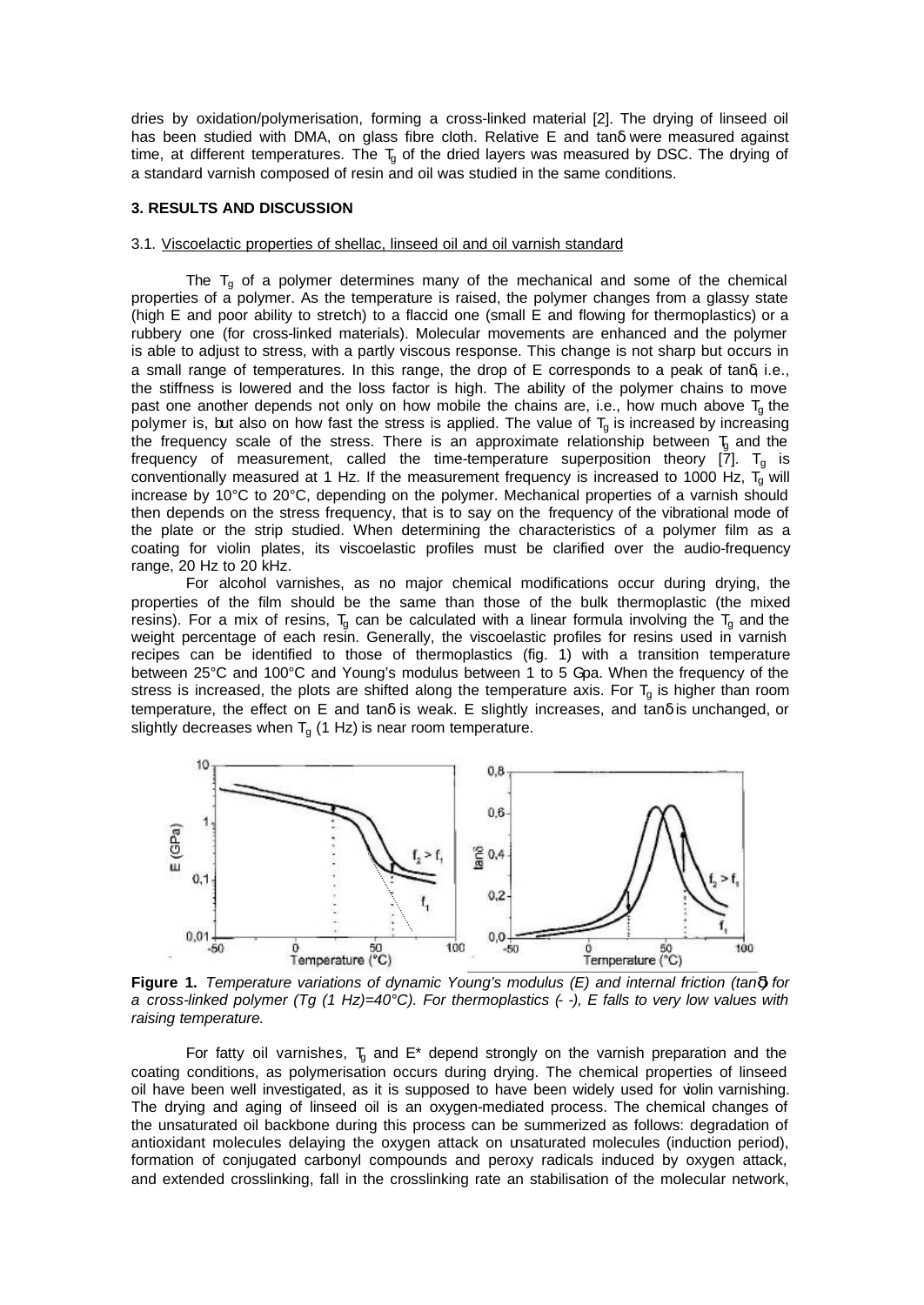thermal or photo-fragmentation inducing the loss of volatile molecules (aging). The viscoelactic changes during drying are comparable to those for a polymerization of a synthetic resin (fig. 2). The gelation process, i.e., the development of a network by crosslinking reaction, corresponds to an increase of viscosity (and of E) and a peak of tanδ. During vitrification, corresponding to a damping peak, the crosslinking rate drops, and the increase of E is slowed down. A gel time and a vitrification time can be defined.



**Figure 2.** *Viscoelastic changes (arbitrary units) during drying for linseed oil.*

For linseed oil, the gel time corresponds to the end of the induction period. It is generally long (200 h for raw oil at room temperature), but it can be reduced to a few hours by raising the temperature or using catalysers (UV). It is not visible on the plot of E and tanδ because DMA measures were performed just after the gel time (when the viscosity was high enough for the liquid to be coated on the glass fiber cloth). The vitrification time, and the loss factor obtained after this process decrease with temperature, while the stiffness obtained after vitrification increases with temperature. The soft film obtained has a glass transition temperature around – 50°C. Its viscoelastic properties at room temperature and low frequency are those of a rubber, whose final elastic modulus and loss factor depend on the drying conditions. When applying fatty oil varnish on wood, the thickness of layer should be as well an important parameter, as the drying process needs the presence of  $\ddot{O}$ . If the applied layer is too thick, the surface of the film will polymerize first, keeping the rest of the film from contact with  $O<sub>2</sub>$  and from oxydation-polymerization. The resulting E and tanδ will be respectively lower and higher.

Linseed oil and other fatty drying oils are not used alone as varnishes. They are used as a solvent for resins, or as a binder in essential oil varnishes. DMA results for a standard oil varnish composed of drying oil and resin showed that the drying was faster, and that the resulting elastic modulus was higher, and the loss factor lower. The glass transition temperature of the dried film was around 30°C. More generally, when using resins in drying oil, the  $T<sub>g</sub>$  of the resulting film can be changed from the oil transition temperature  $(\approx -50^{\circ}C)$  to the resin transition temperature  $\epsilon$  50°C), depending on the fraction of resin and the drying conditions. Moreover, if the resulting  $T_q$  (1 Hz) is lower or around room temperature, the dependency on frequency of the viscoelastic characteristics will be important (fig. 1). For example, if  $\overline{I}_{g}$  (1 Hz) is slightly higher than room temperature, E increases with frequency and tanδ decreases with frequency. If  $T_q$  (1 Hz) is slightly lower than room temperature, E increases with frequency and the peak of tanδ is shifted in the playing frequency range. These considerations involve that the vibrational effects of this type of varnish on the vibrational modes of strips and plates of wood will strongly depend on the frequency of the mode. Some of the modes whose frequency corresponds to the peak of tanδ will then be damped. Some other modes will be emphasized. It is beyond our capabilities to establish a target for the desired loss factor and stiffness. Violin makers must decide which tonal characteristics to emphasize and which to reduce. It is worth to point out that drying oil varnishes and essential oil varnishes offer much more opportunities to modify the vibrational modes in a non linear way.

#### 3.2. Properties of wood/varnish composites

A paper [6] has proposed a model to determine the influence of varnish on the vibrational properties of wood. It has been recently used to study the effects of oriental lacquers on the vibrational properties of coated spruce used for the soundboards of piano and harp [5]. The coated wood specimen is regarded as a composite plate consisting of the coating layer and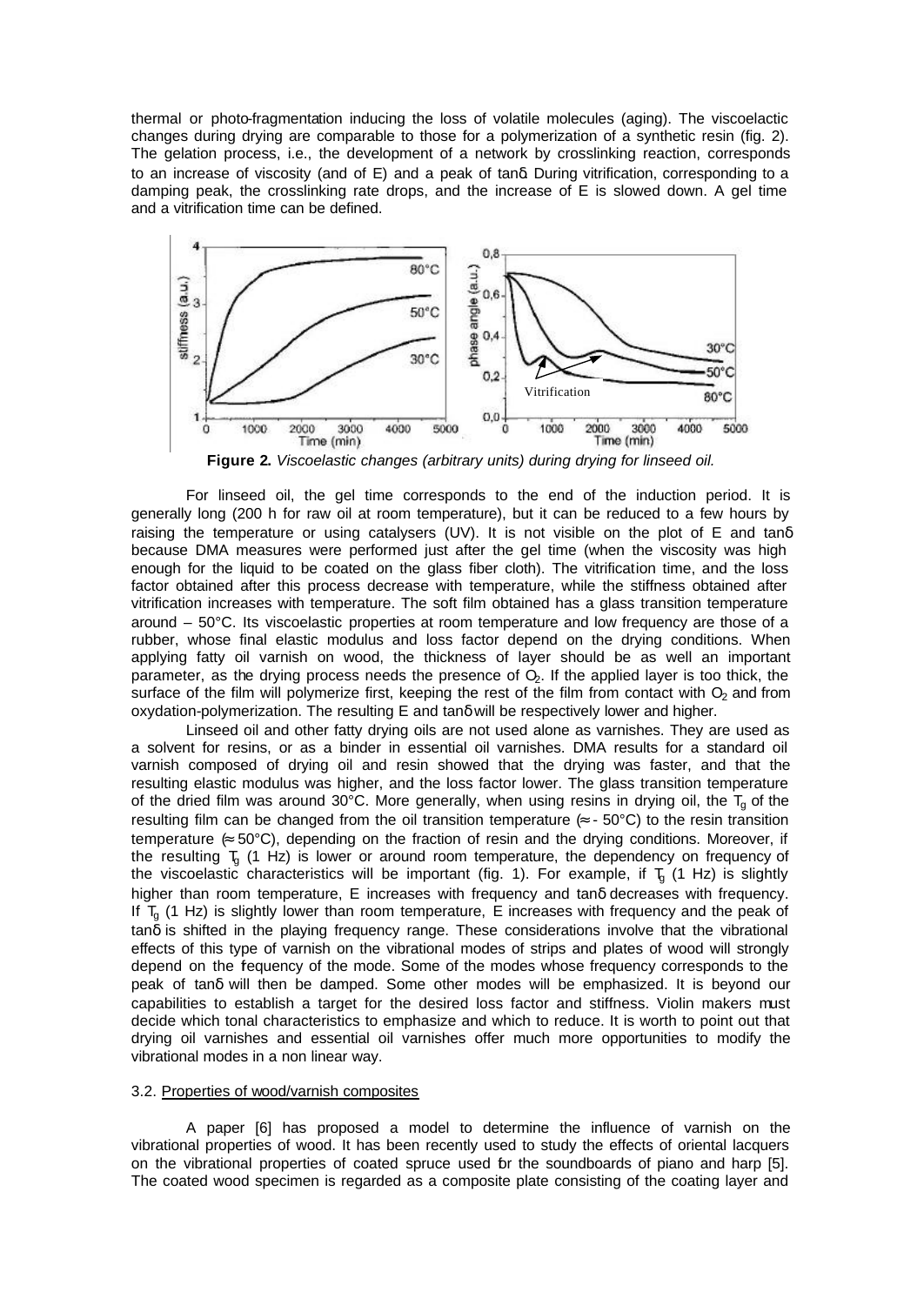uncoated wood (fig. 3). When the  $e/e_w$  is small enough to ensure  $(e_v/e_w)^2 \ll 1$ , the dymanic Young's modulus ( $E_c$ ) and internal friction tan $\delta_c$  of coated wood are approximately expressed by

*E*

$$
E_c \approx E_w \left[ 1 + 3 \left( \frac{E_v}{E_w} - 1 \right) \frac{e_v}{e_w} \right] \quad (2) \qquad \text{and} \qquad \tan \boldsymbol{d}_c \approx \tan \boldsymbol{d}_w \frac{1 + 3 \frac{E_v}{E_w} \frac{e_v}{e_w} \frac{\tan \boldsymbol{d}_v}{\tan \boldsymbol{d}_w}}{1 + 3 \frac{E_v}{E_w} \frac{e_v}{e_w}} \quad (3)
$$

where v, w and c indicate the varnish layer, the uncoated wood, and the coated wood, respectively. This model agrees with experimental values if the penetration of the coating into the wood is limited.

In order to compare the results of this model to experimental results described in the literature, we considered orthotropic strips of spruce of thickness ranging between 2 and 3 mm, and isotropic films of polymer of thickness 20 to 100 μm. The vibrational modes of spruce strips are bending modes concerning longitudinal waves along L or R. The involved modulus are  $E^*_{\text{w}}$ and  $E^*_{WR}$  for the wood, and  $E_v^*$  for the varnish.



**Fig 3.** *Cell model for coated wood*

We have used this model to interpret experimental results obtained by Martin Schleske [4] on coated spruce strips. He measured variations of velocity of sound v ( $E_{wL} = \rho v_{wL}^2$ ,  $E_{wR} = \rho v_{wR}^2$ ) and loss factor tanδ of spruce strips, induced by the coating of various compositions representing the three classes of varnishes. Some results ( $e_w = 2$  mm) are collected in table 1.

|                                                        | Alcohol varnish<br>Fatty oil varnish |                           |  |  |
|--------------------------------------------------------|--------------------------------------|---------------------------|--|--|
| $\Delta V_{\text{wl}}/V_{\text{wl}}$                   | $0\% \rightarrow -3\%$               | $-4\% \rightarrow -7\%$   |  |  |
| $\Delta Q^{-1}$ <sub>WL</sub> / $Q^{-1}$ <sub>WL</sub> | $0\% \rightarrow 25\%$               | 40 % $\rightarrow$ 90 %   |  |  |
| $\Delta V_{WR}/V_{WR}$                                 | $12\% \rightarrow 25\%$              | $-2\% \rightarrow 12\%$   |  |  |
|                                                        | $0\% \rightarrow 100\%$              | 150 % $\rightarrow$ 230 % |  |  |

**Table 1.** *Experimental results obtained by M. Schleske for coated spruce strips (4 years drying)*

Results for essential oil varnishes are comparable with those for alcohol varnishes or fatty oil varnishes, depending on the composition of the varnish. Aging is also studied. M. Schleske has measured the changes against the untreated wood for four years and nine years after varnishing. Aging involves a decrease of Δtanδ/tanδ along-grain and cross-grain, an increase of  $\Delta v_{\text{WR}}/v_{\text{WR}}$ , and a decrease of the absolute value of  $\Delta v_{\text{WL}}/v_{\text{WL}}$ .

By defining  $X = e_v/e_w$ ,  $Y = E_v/E_w$  and  $Z = \tan \delta_v / \tan \delta_w$ , equations (2) and (3) become

$$
\frac{\Delta E_w}{E_w} \approx 3(Y-1)X \quad \text{and} \quad \frac{\Delta \tan \boldsymbol{d}_w}{\tan \boldsymbol{d}_w} \approx \frac{3XY(Z-1)}{1+3XY}
$$

The relevant ranges of X, Y and Z are summarized in table 2.

|             | $e_v(\mu m)$            | $e_{w}(mm)$ |         | $E_v$ (Gpa) | $E_{WL}(Gpa)$ | $E_{wR}$ (Gpa) |      |
|-------------|-------------------------|-------------|---------|-------------|---------------|----------------|------|
| Sup. lim.   | 100                     |             | 0.05    |             | 12            | ◠              | 0.5  |
| Inf. lim    | 20                      |             | 0.006   |             | 10            |                | 0.08 |
|             | $\mathsf{Y}_\mathsf{R}$ | Q           | Q<br>wL | Q<br>wR     |               | ∠R             |      |
| Sup. lim.   | 5                       | 0.1         | 0.007   | 0.021       | 20            | 5.9            |      |
| lim<br>Inf. | 0.3                     | 0.02        | 0.005   | 0.017       | 2.8           | 0.95           |      |

**Table 2.** *Ranges for the model parameters, from the literature or experimental results*

Cross-grain elastic modulus and internal friction changes are plotted against (X,Y), and (XY, Z) respectively (fig. 4). These calculated results (those for L direction are not represented) agree qualitatively with those of M. Schleske and those describing oil and alcohol varnishes viscoelastic properties.